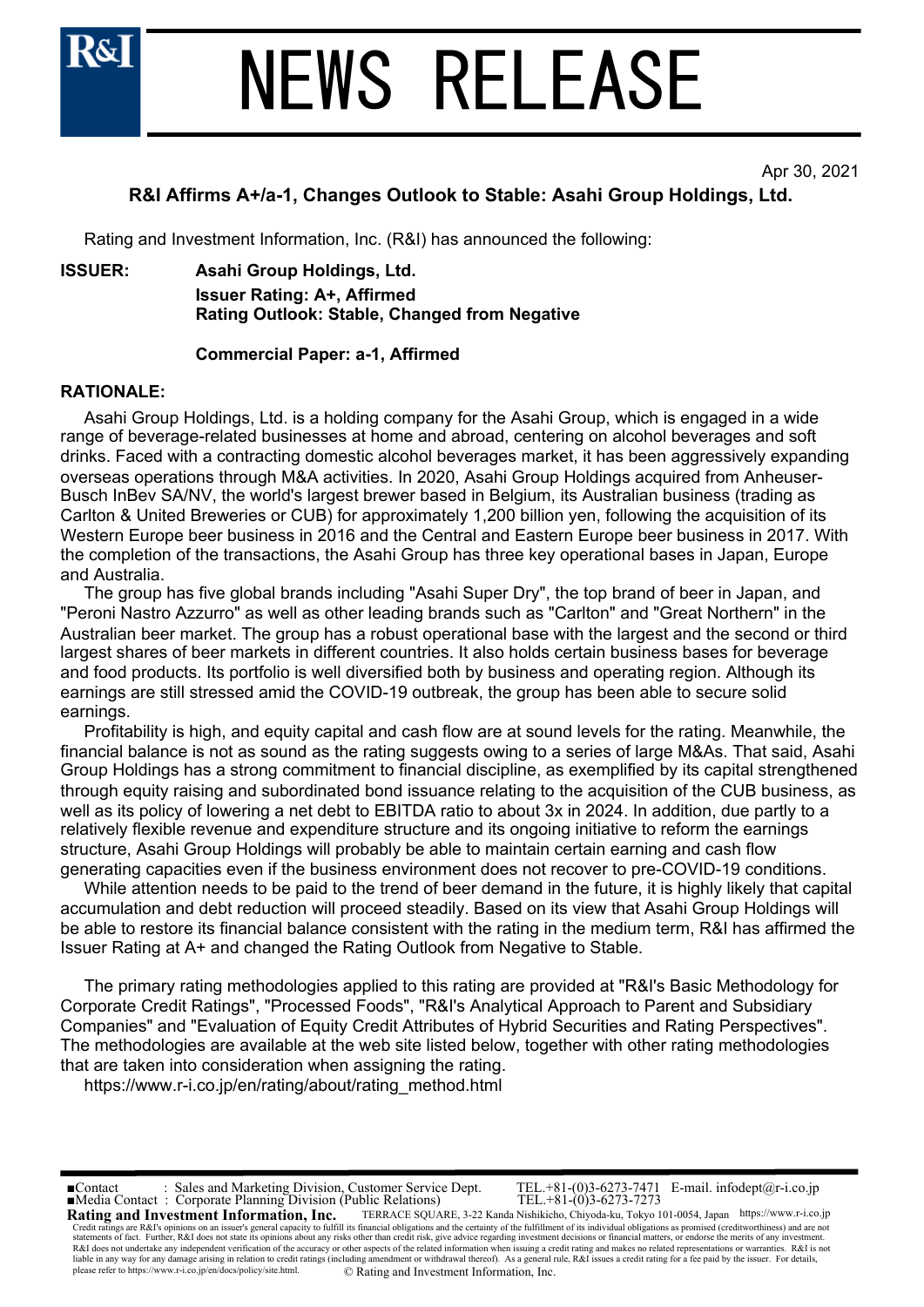

## NEWS RELEASE

| R&I RATINGS:   |
|----------------|
| <b>ISSUER:</b> |

**RATING: A+, Affirmed**

**ISSUER: Asahi Group Holdings, Ltd. (Sec. Code: 2502) Issuer Rating RATING OUTLOOK: Stable, Changed from Negative**

**ISSUE AMOUNT (mn):** JPY 700,000

**Shelf Registration (Bonds) ISSUE PERIOD:** From Jun 09, 2020 to Jun 08, 2022 **RATING: A+, Affirmed (Preliminary)**

**Unsec. Str. Bonds No.6 Issue Date Maturity Date Issue Amount (mn)**

**RATING: A+, Affirmed**

**Unsec. Str. Bonds No.8 Issue Date Maturity Date Issue Amount (mn)**

**RATING: A+, Affirmed**

**Unsec. Str. Bonds No.10 Issue Date Maturity Date Issue Amount (mn)**

**RATING: A+, Affirmed**

**Unsec. Str. Bonds No.11 Issue Date Maturity Date Issue Amount (mn)**

**RATING: A+, Affirmed**

**Unsec. Str. Bonds No.12 Issue Date Maturity Date Issue Amount (mn)**

**RATING: A+, Affirmed**

**RATING: A-, Affirmed**

Jun 13, 2017 Jun 11, 2027 JPY 30,000

Jul 15, 2014 Jul 15, 2021 JPY 10,000

May 28, 2015 May 27, 2022 JPY 10,000

Jun 13, 2017 Jun 13, 2022 JPY 130,000

Jun 13, 2017 Jun 13, 2024 JPY 20,000

Oct 15, 2020 Oct 15, 2080 JPY 300,000

**Unsec. Sub. Bonds No.1 Issue Date Maturity Date Issue Amount (mn)**

**Rating and Investment Information, Inc.** TERRACE SQUARE, 3-22 Kanda Nishikicho, Chiyoda-ku, Tokyo 101-0054, Japan https://www.r-i.co.jp ■Contact : Sales and Marketing Division, Customer Service Dept. TEL.+81-(0)3-6273-7471 E-mail. infodept@r-i.co.jp Credit ratings are R&I's opinions on an issuer's general capacity to fulfill its financial obligations and the certainty of the fulfillment of its individual obligations as promised (creditworthiness) and are not the merit R&I does not undertake any independent verification of the accuracy or other aspects of the related information when issuing a credit rating and makes no related representations or warranties. R&I is not<br>liable in any way please refer to https://www.r-i.co.jp/en/docs/policy/site.html. © Rating and Investment Information, Inc. ■Media Contact : Corporate Planning Division (Public Relations) TEL.+81-(0)3-6273-7273